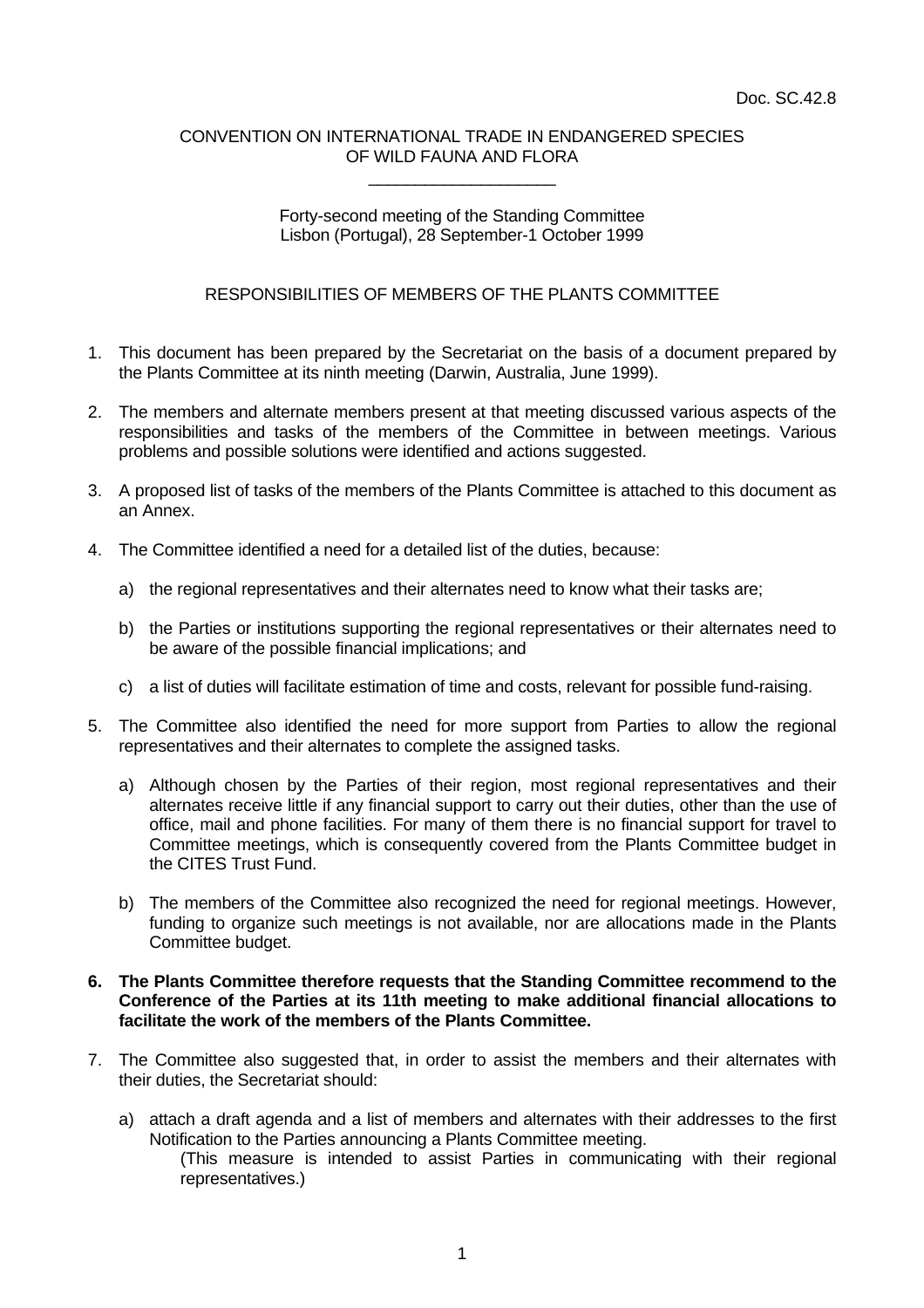b) add a list of names of members that participated in each Plants Committee meeting to the executive summary distributed at the end of the meeting.

(This measure should help members and alternates to communicate among themselves and might also stimulate the Parties to contact the representatives if needed.)

## Note from the Secretariat

The issues identified by the Plants Committee apply *mutatis mutandis* to the Committees referred to in Resolution Conf. 9.1 (Rev.).

The Secretariat therefore seeks the opinion of the Standing Committee on whether it should submit to the 11th meeting of the Conference of the Parties a draft Decision of the Conference of the Parties relating to the duties of the regional representatives to the various Committees, and, where appropriate, propose amendments to Resolution Conf. 9.1 (Rev.) on the Establishment of Committees.

If this is agreed, the Secretariat could at the same time also harmonize the terms of reference of the Animals and Plants Committees. The current terms of reference of each Committee are rather different, and would require updating in view of various proposals to the 11th meeting of the Conference of the Parties (e.g. on significantly traded species) and action points contained in the proposed Action Plans. The Secretariat could also consider the needs for and the tasks of the two other technical Committees.